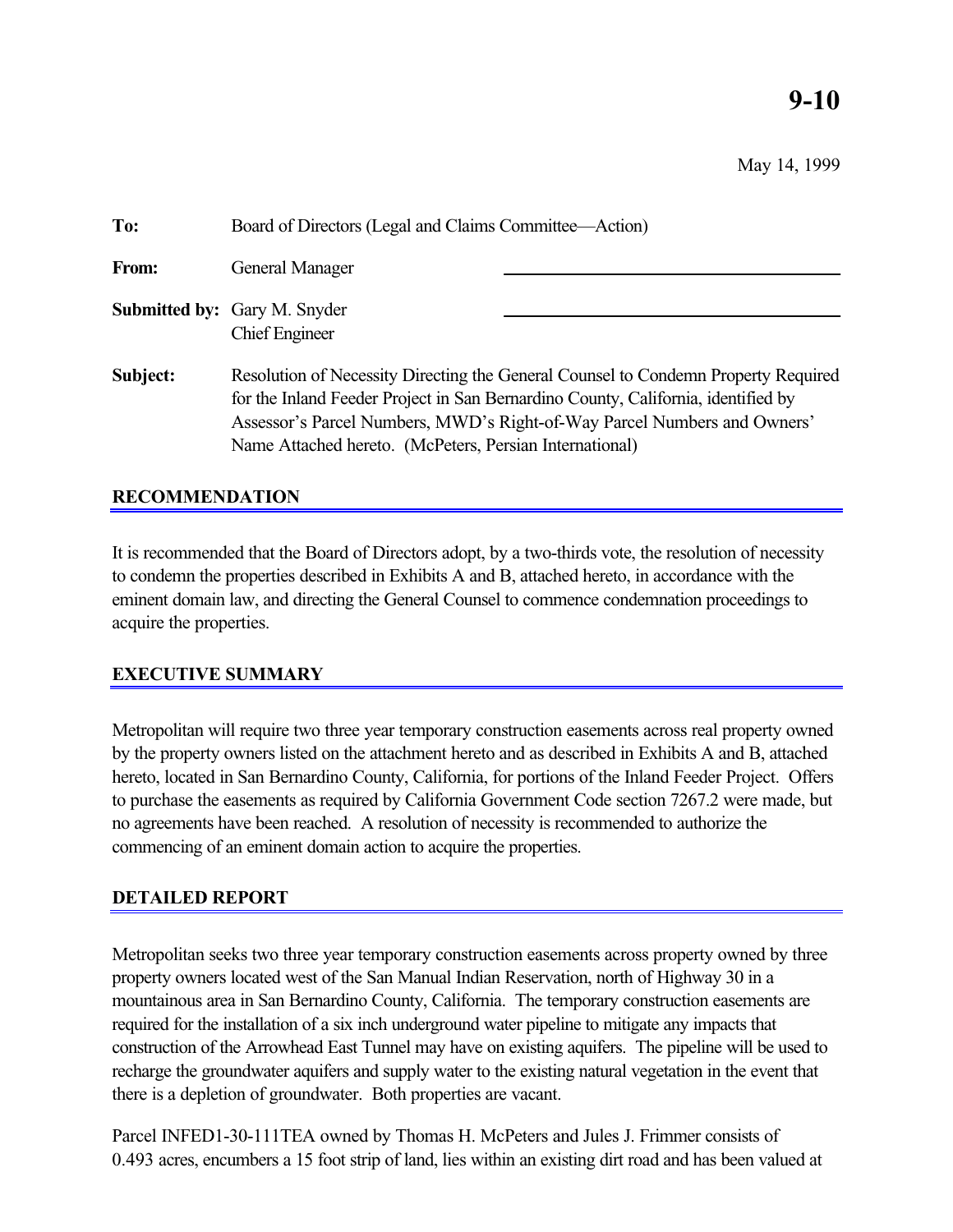\$1,000. Parcel INFED1-30-123 owned by Persian International Enterprises consists of 0.162 acres, also encumbers a 15 foot strip of land, lies within an existing dirt road and has been valued at \$1,000.

On May 4, 1999, notices of intention to adopt a resolution of necessity and for an opportunity to appear and be heard before the Subcommittee on Real Property and Asset Management on May 25, 1999, as to the necessity for the Project and the taking of the easements, were served on the property owners. The Eminent Domain Law requires an owner to provide a written request for a hearing within 15 days after the notice was served to be entitled to a hearing on the adoption of a resolution of necessity. No written request was received and the property owners did not appear at the hearing. A written summary of the hearing and the recommendation of the Subcommittee on Real Property and Asset Management is attached. The Committee voted to recommend approval of the proposed resolution.

Transmitted herewith is the form of resolution declaring the necessity of the Project and the acquisition of the temporary easements described in Exhibits A and B, attached thereto, and directing the General Counsel to commence condemnation proceedings in San Bernardino County to acquire the temporary easements.

On February 9, 1993, your Board certified that the Final Environmental Impact Report for the Inland Feeder Project had been completed in compliance with the California Environmental Quality Act (CEQA) and the State Guidelines, and that it had reviewed and considered the information contained in that document. Your action on the subject resolution is therefore in compliance with CEQA. No further environmental documentation or review is necessary for your Board to act on this request.

ks:13939

**Attachment 9-10A**

**Attachment 9-10B**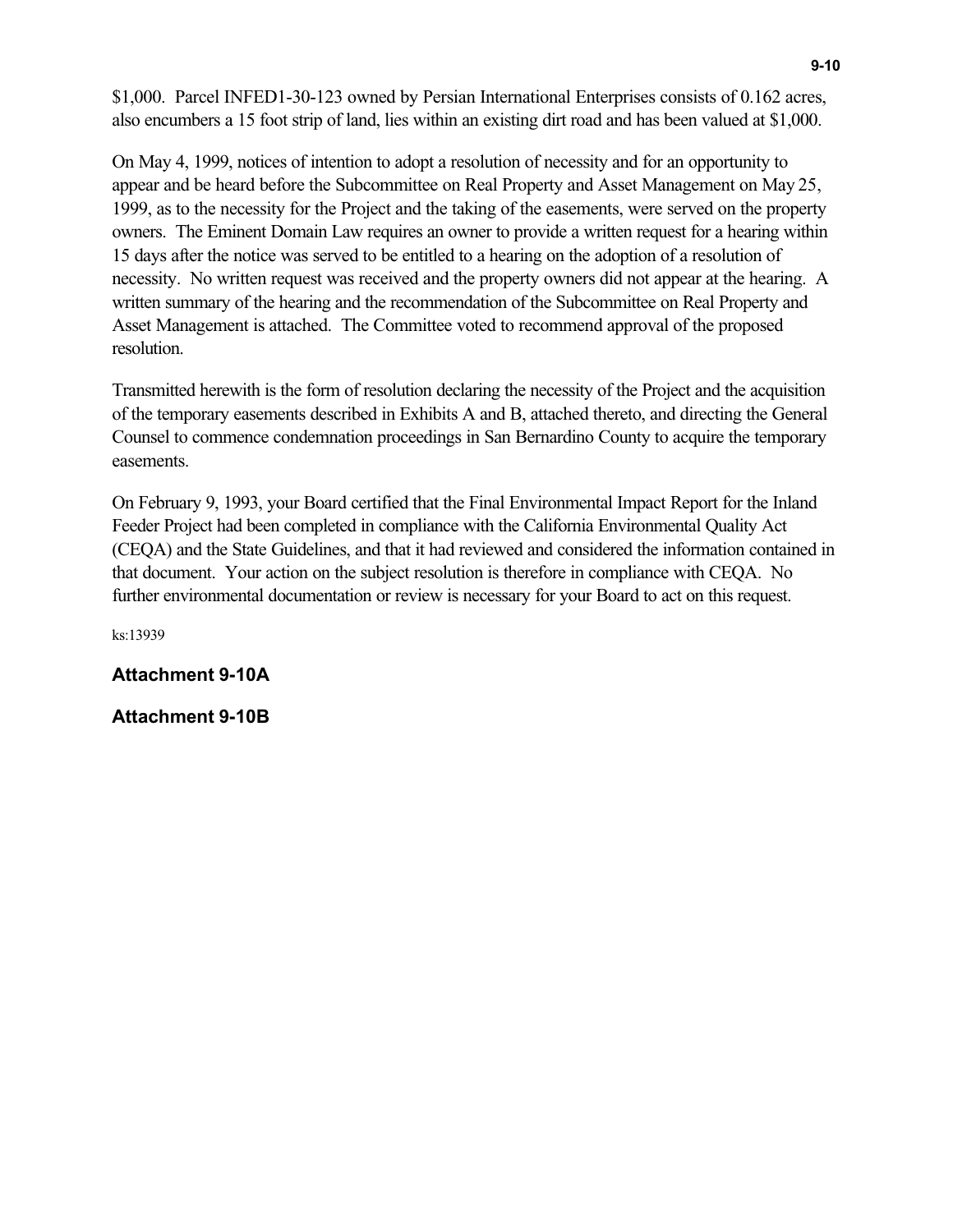## **Attachment 9-10A**

Page 1 of 1

# SUMMARY OF HEARING AND RECOMMENDATION OF THE SUBCOMMITTEE ON REAL PROPERTY AND ASSET MANAGEMENT REGARDING ADOPTION OF A RESOLUTION OF NECESSITY TO CONDEMN PROPERTY FOR THE INLAND FEEDER PROJECT

On May 25, 1999, at the offices of The Metropolitan Water District of Southern California, located at 700 South Alameda Los Angeles, California, Room 2-145, a hearing was held by the Subcommittee on Real Property and Asset Management of the Board of Directors. Committee Chairman Edward C. Little presided. The Committee was called to order and a quorum was present.

Senior Deputy General Counsel Lauren Brainard advised the Committee that it has been delegated the authority by Metropolitan's Board of Directors to hold the hearing required by law as a prerequisite to the adoption of a resolution of necessity to acquire property through the exercise of the eminent domain power. The purpose of the hearing is to allow the Committee to make a determination regarding whether the public interest and necessity require the proposed Project, whether the Project is planned or located in the manner that will be most compatible with the greatest public good and the least private injury, and whether the easements to be acquired are necessary for the Project.

Mr. Brainard further advised the Committee that offers to purchase the easements have been made to the owners in accordance with the law. The owners were provided with written notices of the hearing, but no request to appear was received and no appearance was made. One of the acquisitions is in escrow and the other is in negotiation. A resolution is being sought at this time to assure timely possession as needed.

Mr. Brainard made a presentation regarding the Inland Feeder Project, and identified the subject takes as two three year temporary easements across property owned by two different property owner(s) located west of the San Manual Indian Reservation, north of Highway 30 in a mountainous area in San Bernardino County, California. The temporary construction easements are required for the installation of a six inch underground water pipeline to mitigate any impacts that construction of the Arrowhead East Tunnel may have on existing aquifers. The pipeline will be used to recharge the groundwater aquifers and supply water to the existing natural vegetation in the event that there is a depletion of groundwater. Both properties are vacant. Both takes encumber a 15 foot strip of land that lies within an existing dirt road and each has been valued at a nominal value of \$1000.

The Committee voted to recommend adoption of the resolution of necessity.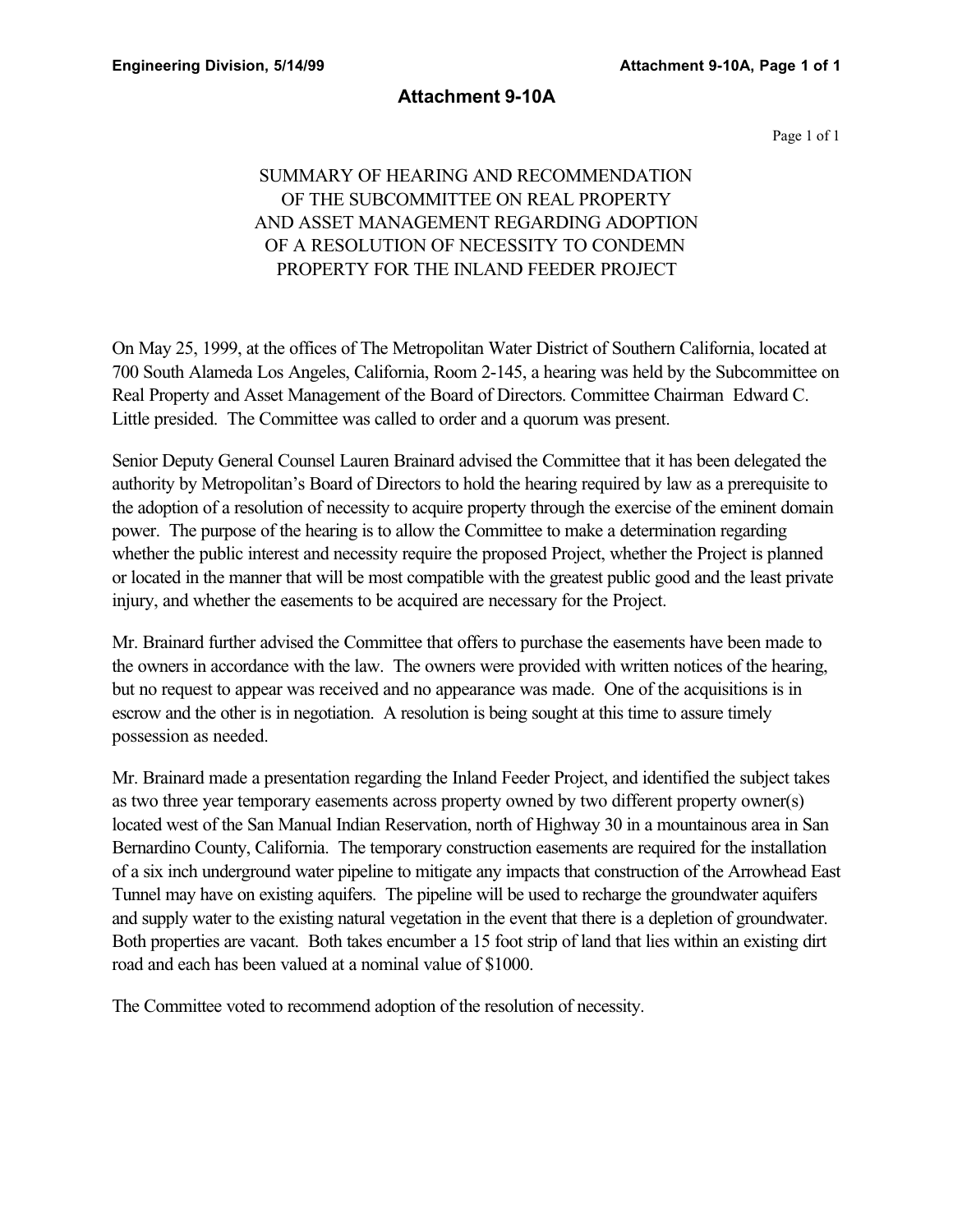### **Attachment to 9-10B**

Page 1 of 2

## **RESOLUTION**

# **A RESOLUTION OF THE BOARD OF DIRECTORS OF THE METROPOLITAN WATER DISTRICT OF SOUTHERN CALIFORNIA DIRECTING THE CONDEMNATION OF CERTAIN PROPERTY SITUATED IN THE COUNTY OF SAN BERNARDINO (INLAND FEEDER PROJECT)**

BE IT RESOLVED by the Board of Directors of The Metropolitan Water District of Southern California (the "District").

Section 1. The District's Board hereby finds and determines that the public interest and necessity require, for public use, the construction, operation and maintenance of water conveyance facilities ("Inland Feeder Project") in the County of San Bernardino for the transportation and distribution of water for use within the District's boundaries and that certain properties situated in the County of San Bernardino are necessary therefor.

Section 2. The temporary easements to be acquired for the public use set forth in section 1, above, consists of parcels of land located described in Exhibits A, attached hereto and incorporated herein by reference and shown on Exhibits B attached hereto and incorporated herein by reference.

Section 3. The District's Board hereby declares its intention to acquire the temporary easements described in Exhibits A and B attached, by proceedings in eminent domain as authorized by the Metropolitan Water District Act (Stats. 1969, Ch. 209, as amended), namely West's Water Code Appendix Section 109-141.

Section 4. The District's Board hereby finds and determines that the proposed Project is planned or located in the manner that will be most compatible with the greatest public good and the least private injury.

Section 5. The District's Board hereby finds and determines that the temporary easements described in Exhibits A and B, attached hereto, are necessary for the proposed Project.

Section 6. The District's Board finds and determines that pursuant to Section 1240.510, et seq. of the California Code of Civil Procedure, the public use for which the District is acquiring the temporary easements will not unreasonably interfere with or impair the continuance of the public use for which the property is now appropriated and such use now exists or may reasonably be expected to exist in the future.

Section 7. The District's General Counsel is hereby directed to commence proceedings in the Superior Court of California, County of San Bernardino for the purpose of condemning and acquiring the temporary easements described in Exhibits A and B attached hereto, and to take such steps as may be necessary to secure an order of court permitting the District to take possession of the easements described in Exhibits A and B, attached hereto, for the uses and purposes herein described.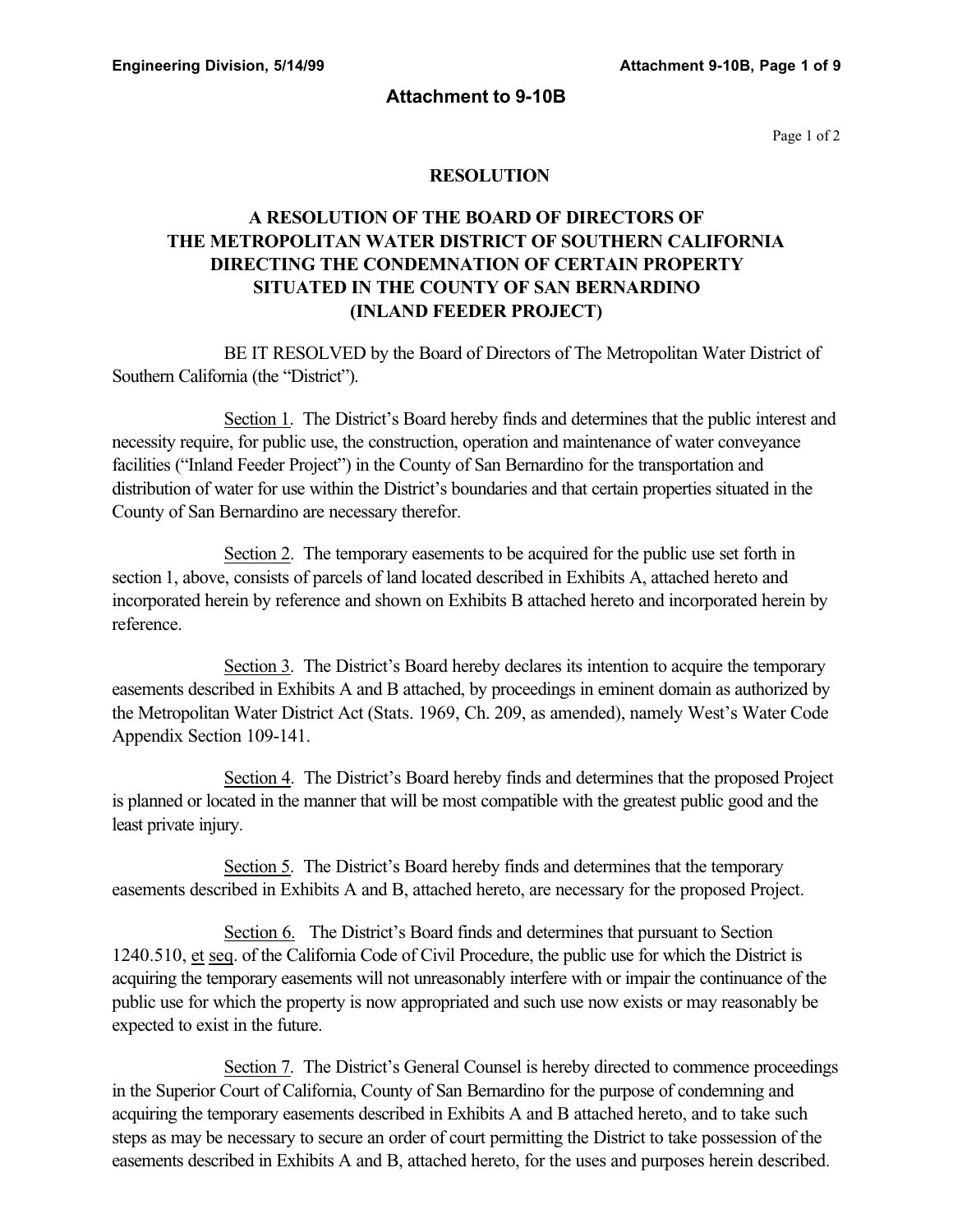He is authorized to take such actions and steps as he deems necessary in connection with such proceedings, including the amending of the complaint to reduce the extent of the easements to be acquired so as to reduce the compensation payable in the action where such change could not substantially impair the construction and operation of the said public works, and to incur expenses necessary and incidental to the action.

I HEREBY CERTIFY that the foregoing resolution was adopted at the meeting of the Board of Directors of The Metropolitan Water District of Southern California held the 8th day of June, 1999, a by vote of two-thirds of all its members, and I further certify that the foregoing is a full, true and correct copy of the resolution.

> Executive Secretary The Metropolitan Water District of Southern California

 $\overline{\phantom{a}}$  , and the set of the set of the set of the set of the set of the set of the set of the set of the set of the set of the set of the set of the set of the set of the set of the set of the set of the set of the s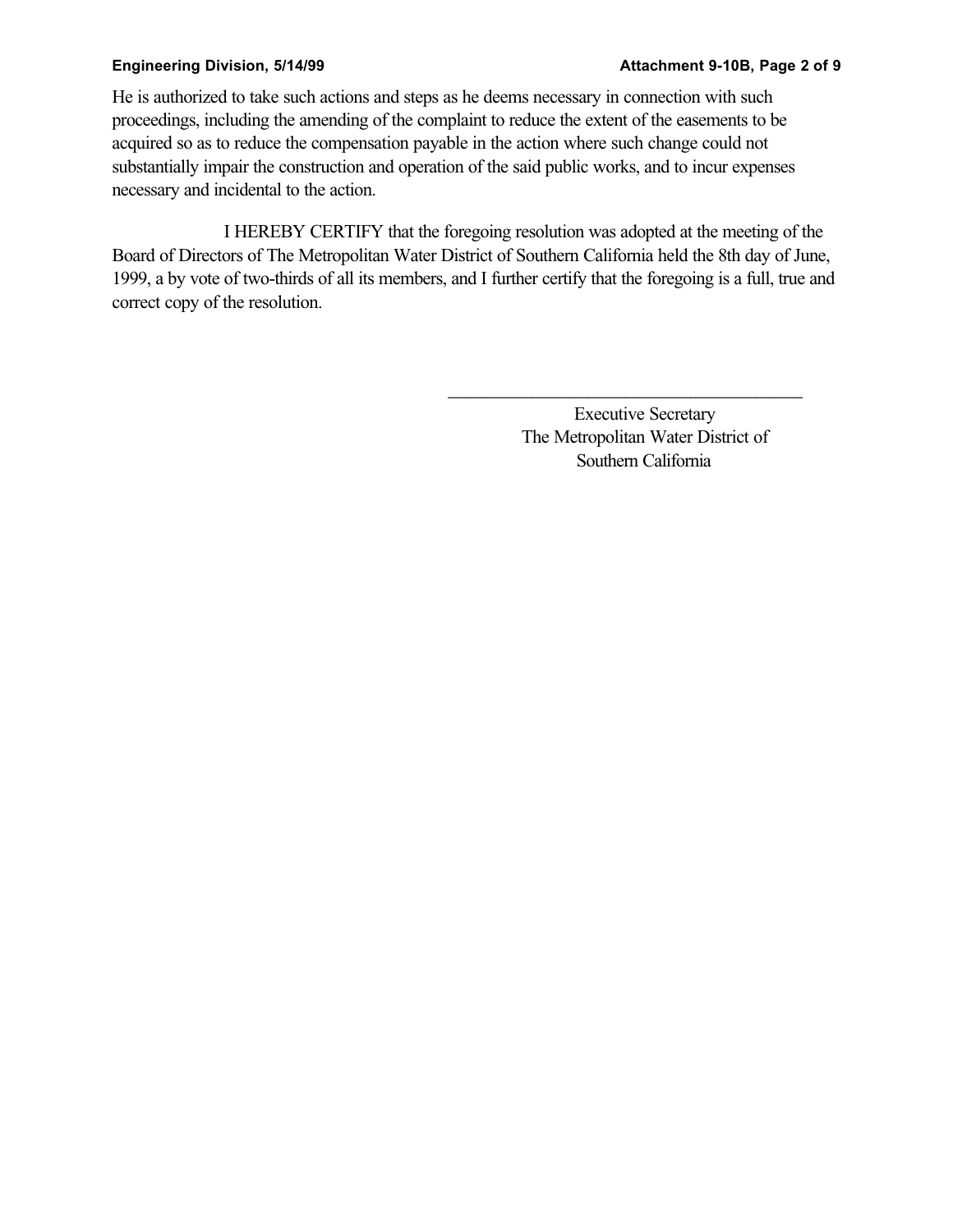# **ATTACHMENT**

| <b>ASSESSOR'S PARCEL NO.</b> | <b>MWD PARCEL NO.</b> | <b>PROPERTY OWNERS</b>                     |
|------------------------------|-----------------------|--------------------------------------------|
| 0155-361-24                  | $INFED1-30-111TEA1$   | Thomas H. McPeters and Jules<br>J. Frimmer |
| 0155-361-18                  | INFED1-30-123TEA1     | Persian International Enterprises          |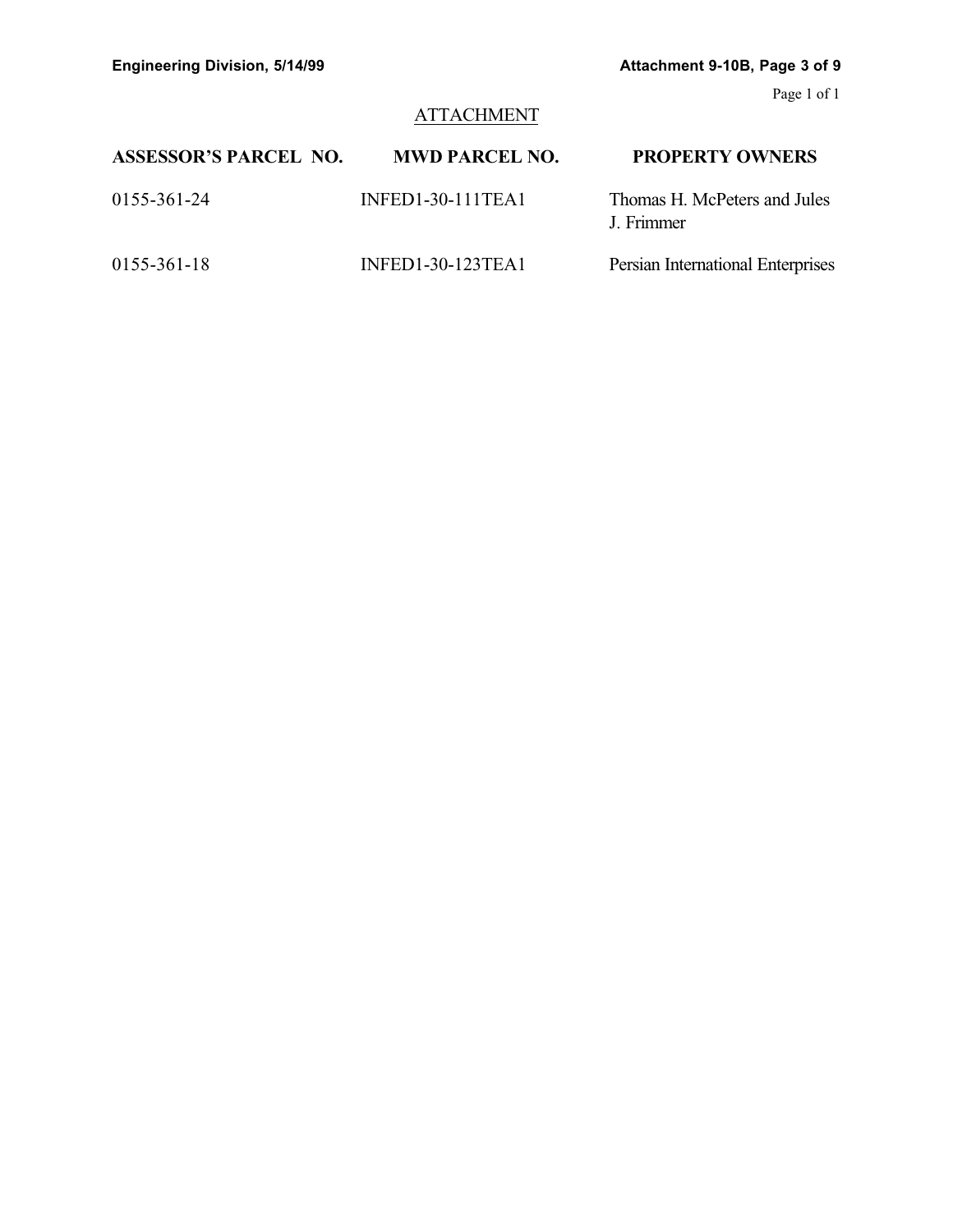## EXHIBIT A

A temporary easement for a term of three (3) years commencing on the effective date of an order of possession, in properties located in the County of San Bernardino, State of California, described herein as Parcels INFED1-30-111TEA and INFED1-30-123TEA1, and shown on the Exhibits B attached hereto, for a underground water line related to the construction of a water pipeline and related facilities on land other than such parcel. The water line will be removed and the easement area returned to a condition as near as practicable to the condition that existed prior to Metropolitan's construction work. Owners shall retain the right of access over and across the easement area, and Metropolitan shall not unreasonably interfere with such right of access.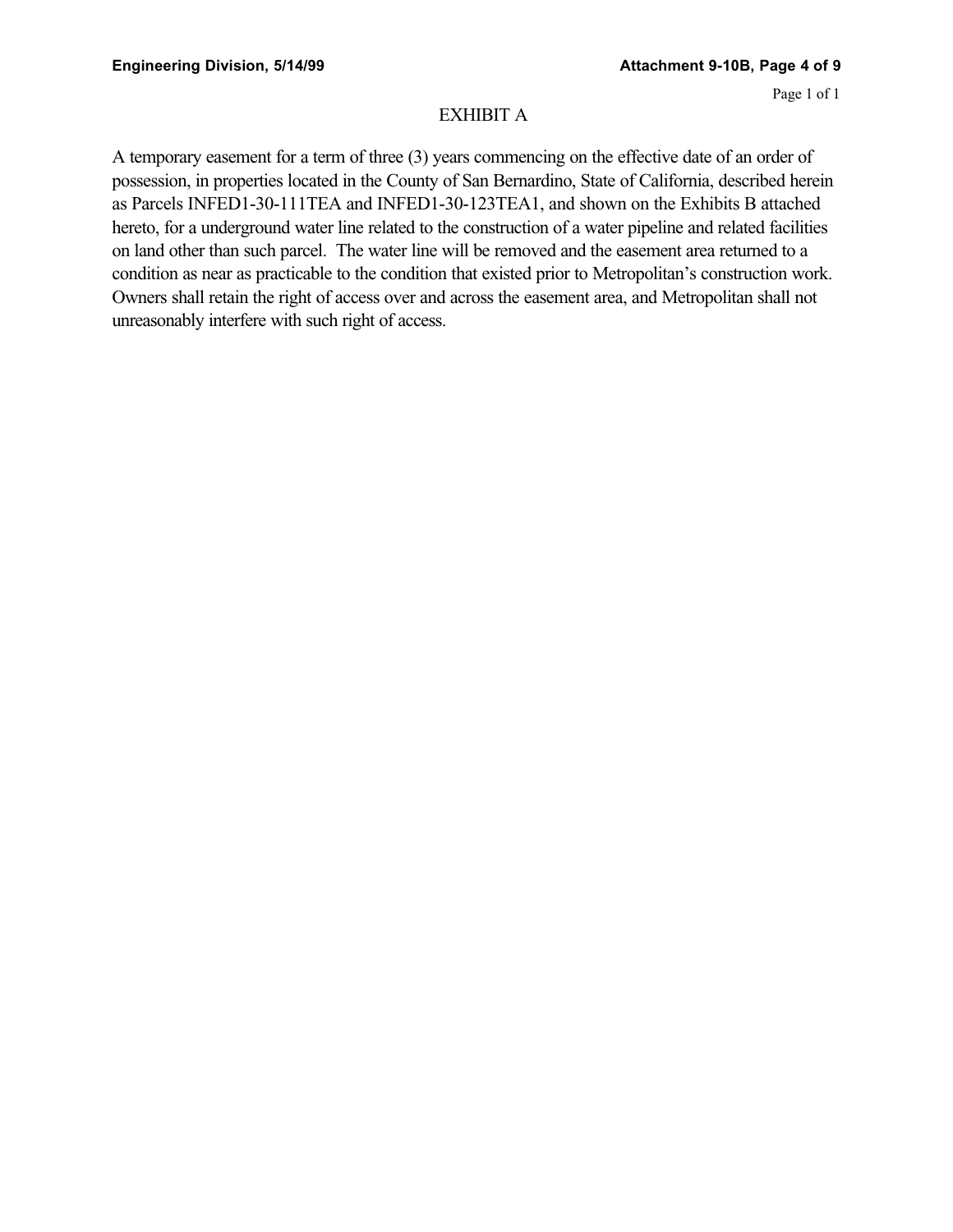## EXHIBIT A

INFED1-30-111TEA1 (Temporary Easement) Thomas H. McPeters, et al, Trustees

That portion of a strip of land 15.00 feet wide in the northeast quarter of Section 19, Township 1 North, Range 3 West, San Bernardino Meridian, in the County of San Bernardino, State of California lying within Parcel 1 conveyed in Quitclaim Deed to Thomas H. McPeters, et al, Trustees, recorded September 13, 1988 as Document No. 88-305548 of Official Records of said County, the sidelines of said strip lying 7.50 feet, measured at right angles on each side of the following described centerline:

Commencing at the most northeasterly corner of that parcel of land conveyed as Parcel 2 to East San Bernardino County Water District by Grant Deed recorded August 17, 1965 in Book 6454, page 916 of Official Records of said County, thence northwesterly along the northeasterly line of said Parcel 2 N 51° 00' 00" W 213.91 feet to the most northerly corner of said Parcel 2, thence S 67° 17' 30" W 85.03 feet to the Point of Beginning; thence N 14° 19' 31" E 109.40 feet; thence N 39° 40' 27" E 44.36 feet; thence N 65° 20' 43" E 28.15 feet; thence N 76° 25' 50" E 28.28 feet; thence S 83° 26' 25" E 25.62 feet; thence S 47° 59' 03" E 28.02 feet; thence S 30° 27' 52" E 52.01 feet; thence S 09° 03' 34" E 26.23 feet; thence S 16° 28' 55" W 25.98 feet; thence S 33° 39' 28" W 41.06 feet; thence S 00° 28' 54" W 31.86 feet; thence S 31° 50' 01" E 32.77 feet; thence S 66° 43' 14" E 22.09 feet; thence S 84° 21' 59" E 37.66 feet; thence N 80° 03' 15" E 39.07 feet, thence N 57° 16' 43" E 36.92 feet; thence N 29° 42' 00" E 45.36 feet; thence N 17° 59' 19" E 98.94 feet; thence N 03° 00' 00" E 164.61 feet; thence N 15° 47' 08" E 17.73 feet ; thence N 25° 30' 30" E 22.93 feet; thence N 36° 25' 54" E 84.54 feet; thence N 22° 24' 42" E 190.75 feet; thence N 20° 53' 06" E 24.05 feet; thence N 04° 57' 09" E 22.14 feet; thence N 04° 10' 45" W 52.75 feet; thence N 15° 16' 39" E 62.47 feet; thence N 00° 11' 44" E 112.34 feet; thence N 02° 57' 06" W 39.25 feet; thence N 47° 01' 17" W 33.58 feet; thence S 89° 59' 28" W 71.05 feet; thence N 65° 49' 10" W 33.76 feet; thence N 08° 51' 00" W 42.76 feet; thence N 25° 26' 13" E 74.28 feet; thence N 27° 39' 26" E 34.95 feet; thence N 41° 26' 21" E 33.69 feet; thence N 51° 17' 10" E 45.16 feet; thence N 29° 03' 36" E 47.04 feet; thence N 12° 48' 26" E 30.08 feet; thence N 01° 28' 58" W 49.59 feet; thence N 20° 23' 37" E 79.39 feet; thence N 36° 37' 24" E 68.21 feet; thence N 17° 28' 35" E 32.02 feet; thence N 24° 52' 47" W 29.65 feet; thence N 32° 52' 29" W 80.86 feet; thence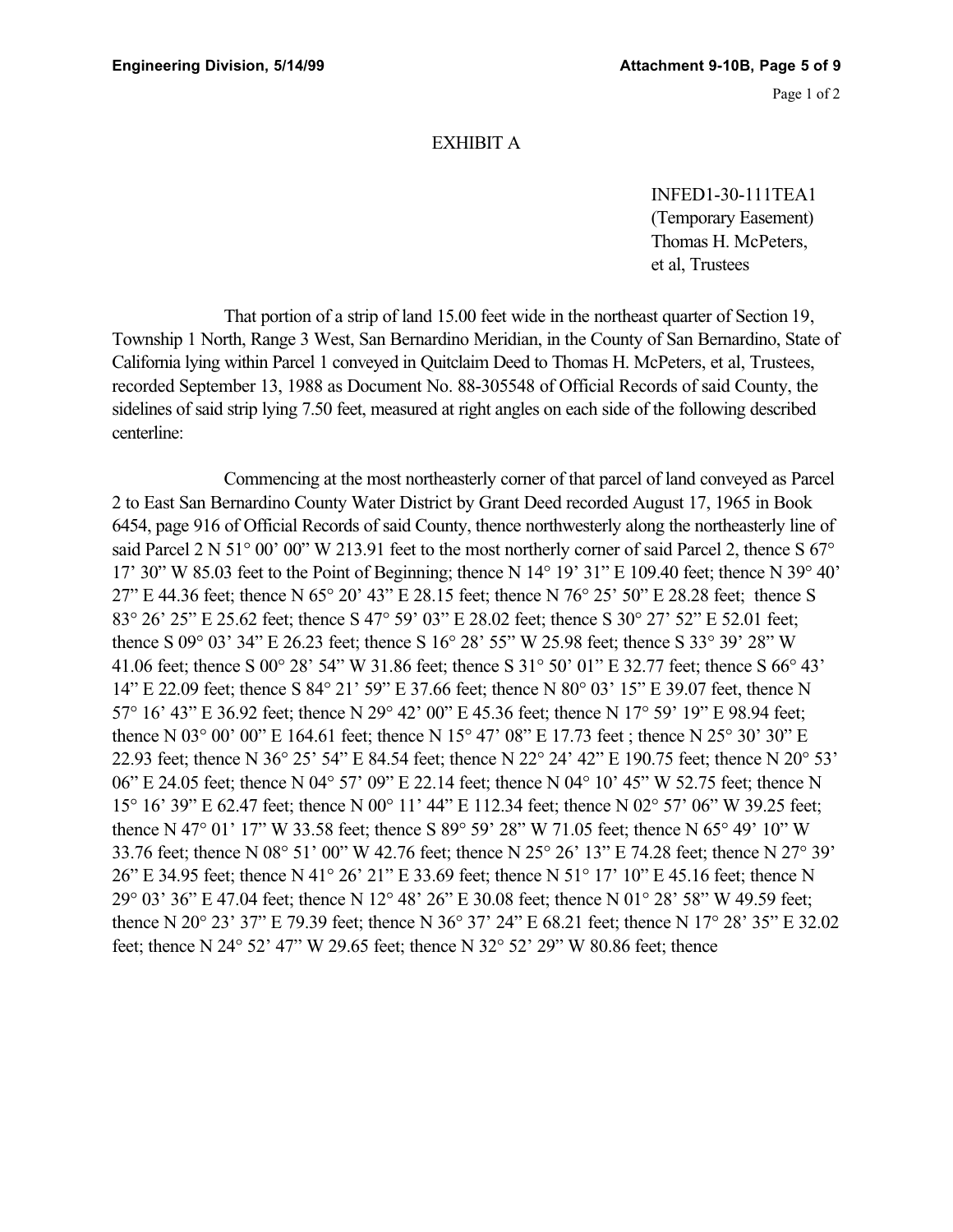## EXHIBIT A

INFED1-30-111TEA1 (Temporary Easement) Thomas H. McPeters, et al, Trustees

N 28° 31' 21" W 68.49 feet; thence N 07° 05' 11" E 42.36 feet; thence N 40° 41' 21" E 54.42 feet; thence N 43° 05' 24" E 142.00 feet; thence N 46° 43' 24" E 94.93 feet; thence N 38° 29' 13" E 63.99 feet; thence N 22° 00' 03" E 26.85 feet to the Point of Termination of said described centerline.

The sidelines of said 15.00 foot wide strip are to be lengthened or shortened to meet at angle points.

PREPARED UNDER MY SUPERVISION

 $\overline{\phantom{a}}$  , and the set of the set of the set of the set of the set of the set of the set of the set of the set of the set of the set of the set of the set of the set of the set of the set of the set of the set of the s

 $\overline{\phantom{a}}$  , and the set of the set of the set of the set of the set of the set of the set of the set of the set of the set of the set of the set of the set of the set of the set of the set of the set of the set of the s

Peter G. Wiseman, P.L.S. 6241

Date

B.G. P:\private\petgan\legal\30\111tea1.doc



July 20, 1998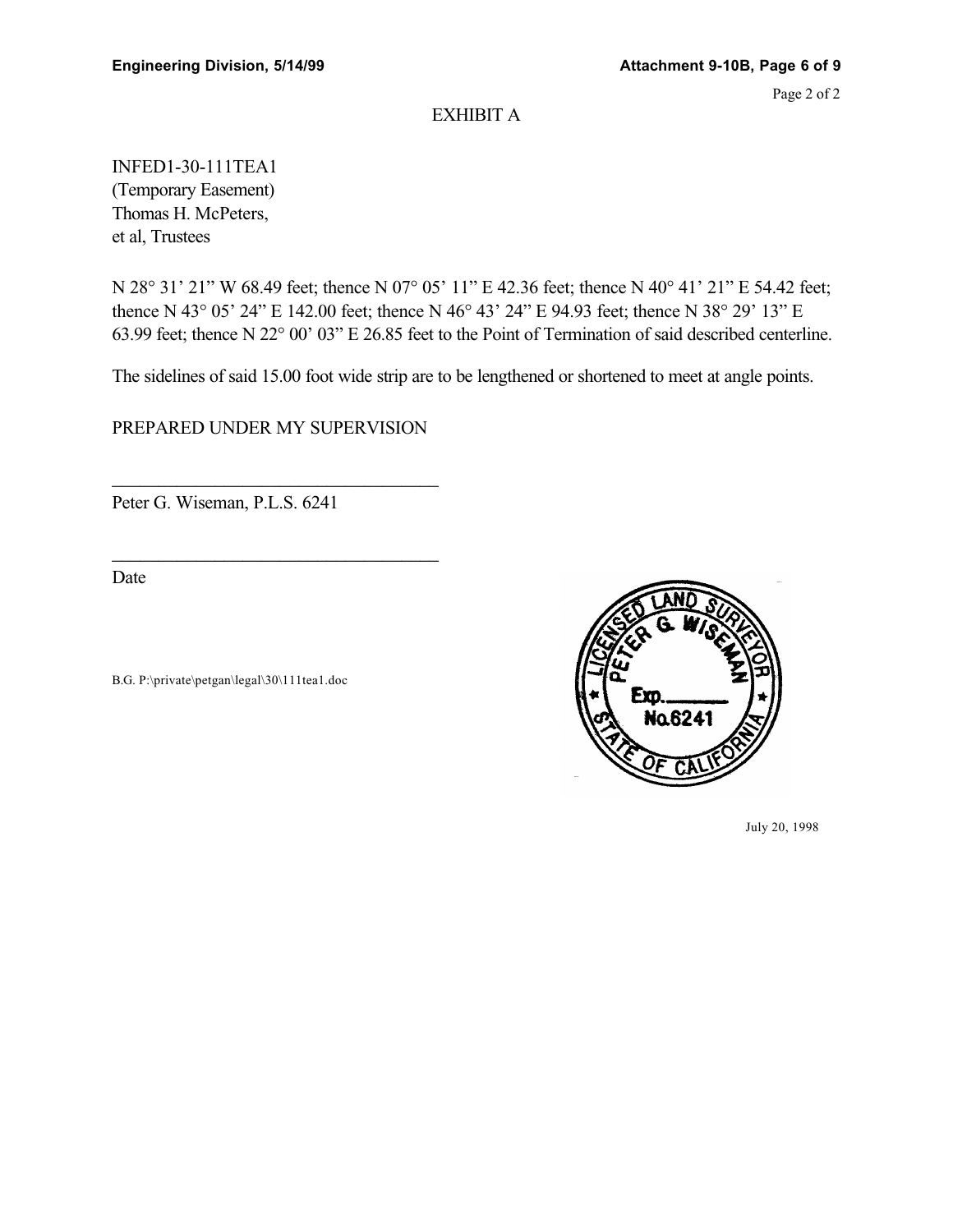## PLEASE SEE HARD COPY FOR MAPS

(6 PAGES)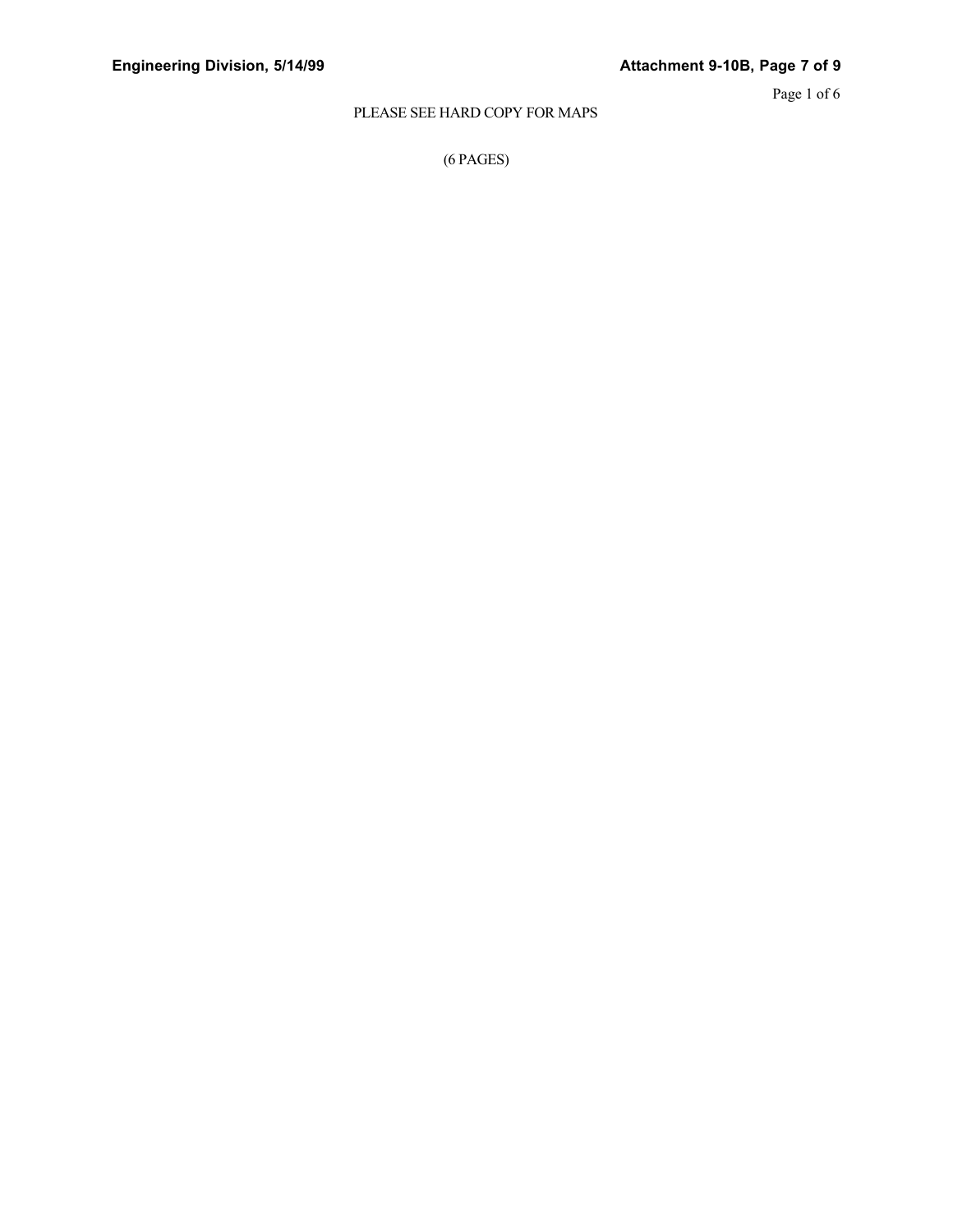## EXHIBIT A

INFED1-30-123TEA1 (Temporary Easement) Persian International Enterprises, Inc.

That portion of a strip of land 15.00 feet wide in the northeast quarter of Section 19, Township 1 North, Range 3 West, San Bernardino Meridian, in the County of San Bernardino, State of California lying within that parcel of land conveyed to Persian International Enterprises, Inc. by Grant Deed recorded April 27, 1978 in Book 9420, page 1 of Official Records of said County, the sidelines of said strip lying 7.50 feet, measured at right angles on each side of the following described centerline:

Commencing at the most northeasterly corner of that parcel of land conveyed as Parcel 2 to East San Bernardino County Water District by Grant Deed recorded August 17, 1965 in Book 6454, page 916 of Official Records of said County, thence northwesterly along the northeasterly line of said Parcel 2 N 51° 00' 00" W 213.91 feet to the most northerly corner of said Parcel 2, thence S 67° 17' 30" W 85.03 feet to the Point of Beginning; thence N 14° 19' 31" E 109.40 feet; thence N 39° 40' 27" E 44.36 feet; thence N 65° 20' 43" E 28.15 feet; thence N 76° 25' 50" E 28.28 feet; thence S 83° 26' 25" E 25.62 feet; thence S 47° 59' 03" E 28.02 feet; thence S 30° 27' 52" E 52.01 feet; thence S 09° 03' 34" E 26.23 feet; thence S 16° 28' 55" W 25.98 feet; thence S 33° 39' 28" W 41.06 feet; thence S 00° 28' 54" W 31.86 feet; thence S 31° 50' 01" E 32.77 feet; thence S 66° 43' 14" E 22.09 feet; thence S 84° 21' 59" E 37.66 feet; thence N 80° 03' 15" E 39.07 feet, thence N 57° 16' 43" E 36.92 feet; thence N 29° 42' 00" E 45.36 feet; thence N 17° 59' 19" E 98.94 feet; thence N 03° 00' 00" E 164.61 feet; thence N 15° 47' 08" E 17.73 feet ; thence N 25° 30' 30" E 22.93 feet; thence N 36° 25' 54" E 84.54 feet; thence N 22° 24' 42" E 190.75 feet; thence N 20° 53' 06" E 24.05 feet to the Point of Termination of above described centerline.

The sidelines of said 15.00 foot wide strip are to be lengthened or shortened to meet at angle points.

# PREPARED UNDER MY SUPERVISION

 $\overline{\phantom{a}}$  , and the set of the set of the set of the set of the set of the set of the set of the set of the set of the set of the set of the set of the set of the set of the set of the set of the set of the set of the s

 $\overline{\phantom{a}}$  , and the set of the set of the set of the set of the set of the set of the set of the set of the set of the set of the set of the set of the set of the set of the set of the set of the set of the set of the s

Peter G. Wiseman, P.L.S. 6241

Date

B.G. P:\private\petgan\legal\30\123tea1.doc



July 20, 1998